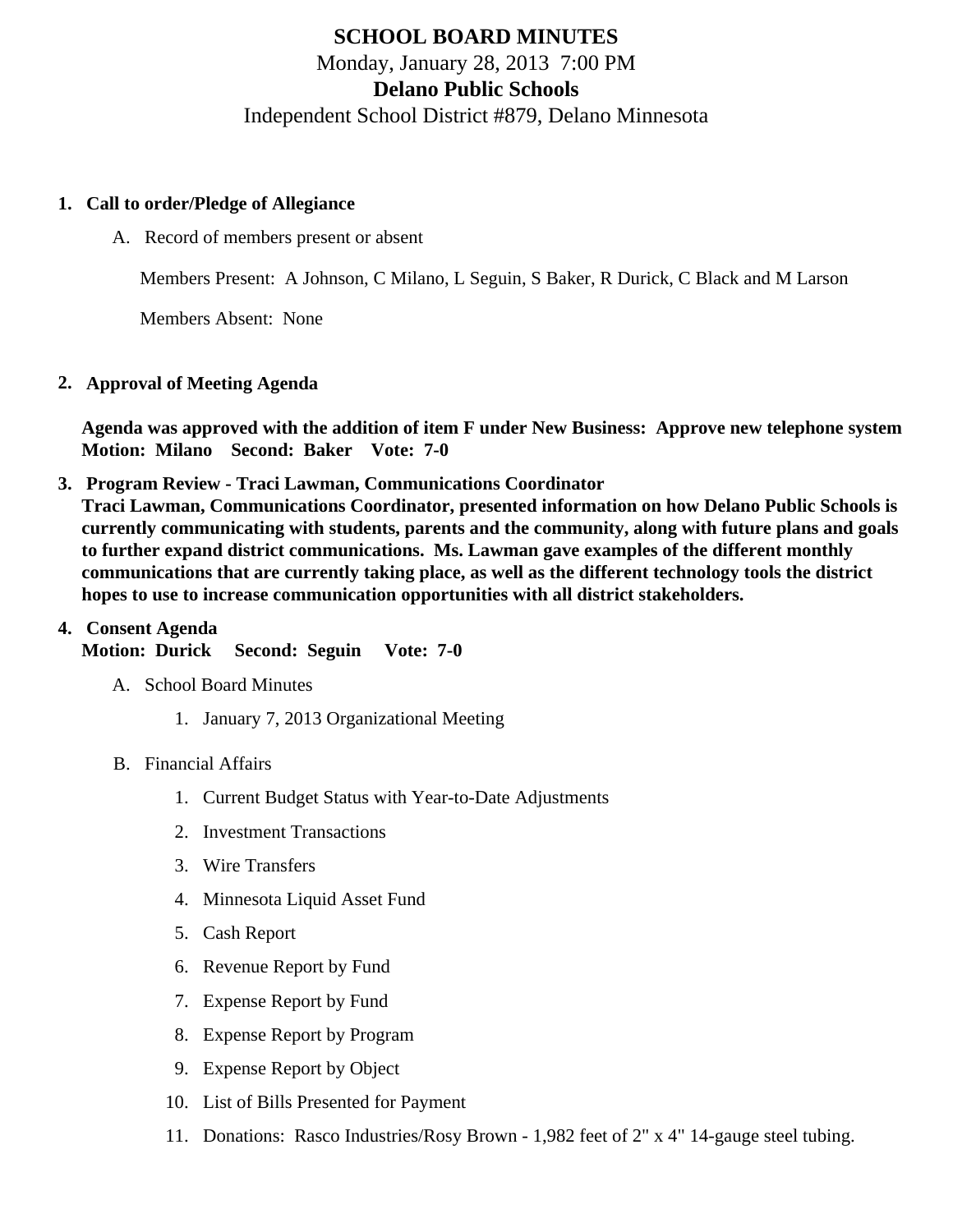# **5. Personnel Matters:**

# **Motion: Baker Second: Seguin Vote: 7-0**

- A. Retirements/Resignations/Terminations
- B. Recommendations for Employment
	- 1. John Bergh, DHS Boys Soccer Head Coach for the 2013-14 School year. Replaces Chad Skartvedt who resigned.
	- 2. Angela Kurth, DMS Track and Field Coach, effective 04-01-13. Replaces Melody Soderberg who resigned.
	- 3. Craig Sinkle, DHS Jr. Varsity Softball Coach, effective for the 2012-13 school year only while Amanda Weinandt is on family leave.
	- 4. Scott Streachek, DES Long-term Substitute beginning approximately 02-03-13 through 03- 22-13 for Kimberlee Knisley who will be taking family leave.
	- 5. Sadie Russenberger, Tiger Activity Center Aquatics, effective 12-12-12.
- C. Contract Changes/Approvals
	- 1. 2012 2014 Collective Bargaining Agreement between SEIU, Local 284 Paraprofessional Bargaining Unit and Independent School District No. 879, Delano Public Schools.
- D. Leaves of Absence

## **6. Public Comment: School patrons are given the opportunity to address the school board regarding items that are not on the agenda. All patrons will be asked to state their name and address for the record.**

A. Bob Gielau, a resident of Delano with two daughters in the High School, stated that he had questions regarding hiring coaches in the district. Mr. Gielau was wondering if there was a specific written policy; Superintendent Schoen stated that there is no written policy but that the district is an equal employment opportunity employer and follows all state and federal laws when hiring any employee. Mr. Gielau then inquired as to what the district goal is when hiring coaches and staff. Superintendent Schoen stated that the goal is to hire the best and most qualified person for the position. Mr. Gielau asked if there was specific language in the teachers contract stating that if there is a qualified staff person, does that person automatically get hired over an outside candidate. Mr. Gielau noted that John Bergh was hired as the Varsity Boys Soccer Head Coach, and inquired as to why an inside candidate was not hired instead of Mr. Bergh. Board Chair, Amy Johnson, stated that those questions dealt with day-to-day operations, which are dealt with at the district level. Ms. Johnson explained that Superintendent Schoen brings the hiring recommendations to the school board, which the board then approves. Superintendent Schoen offered to have a separate conversation with Mr. Gielau if he has any questions regarding the hiring practices of the district.

## **7. Administrative Reports**

## A. Superintendent

Mr. Schoen reported on the Affordable Care Act (also known as Obama Care) and how it affects districts. January 1, 2014, is the implementation date. One issue is how benefit language in contracts will be affected by bargaining agreements already in place. The government has also decided that an employee is eligible for health care benefits if the employee works 30 hours or more. The district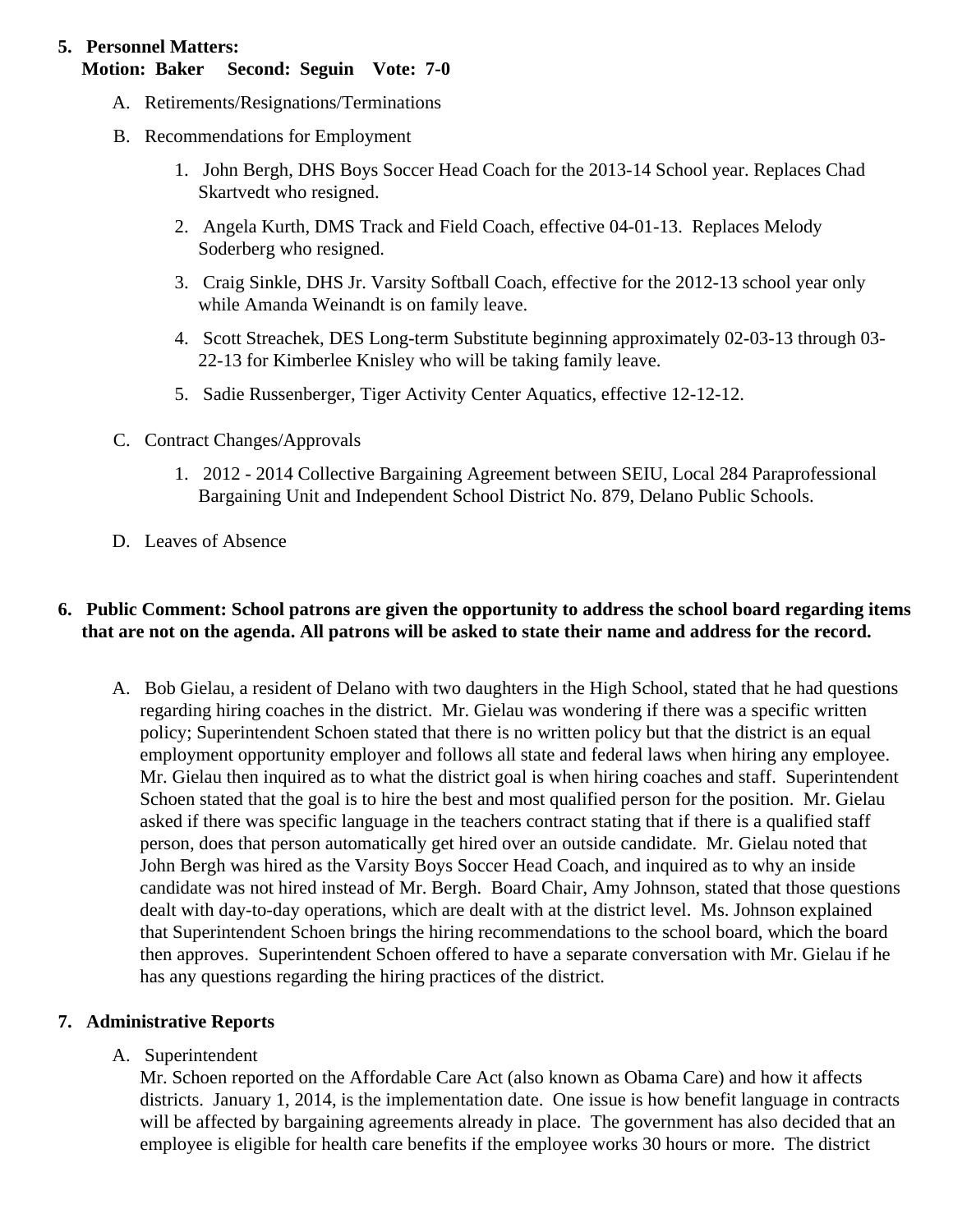office staff will be gathering information regarding employees who would qualify for benefits that are currently not qualifying. Mr. Schoen also reported on the Governor's proposed budget; the Governor does not drive legislation, but his proposal is considered a blueprint recommendation. Governor Dayton is recommending \$15 billion be allocated for E-12 education. The governor recommends increasing the formula by 1%, but also wants to simplify the pupil weighting system, which would ultimately change the actual dollar amount per pupil that the district would receive. The governor also put a timeframe for the shift buyback in his proposal; the shift would be fully paid back during the FY16 - FY17 biennium. The governor is also proposing to fund up to 70% of All Day Kindergarten by FY15. Mr. Schoen will continue to update the board as information comes in from the legislature.

#### B. Principals:

1. Ms. Klinkner

Ms. Klinkner reported that the administrative team has spent a lot of time talking about security. Ms. Klinkner also reported that second quarter has ended and that the Middle School reviewed the School Improvement Plan. The staff have received training on how to understand the MMR data, the next sense of community event to take place will be Winter Activity Day, and Ms. Klinkner is posting the results of the questions of the month on her blog; Ms. Klinkner will continue to update the blog with results throughout the remainder of the year. The Middle School curriculum guide was updated; the guide is a tool for prospective families who are looking to move to the Delano school district. The Middle School was notified last week that the Gateway to Technology Program received national recognition; Delano Middle School will be listed on the Project Lead the Way website as a nationally recognized middle school.

2. Dr. Heil

Dr. Heil reported that second semester started smoothly. The High School is in full registration mode; students met today and will meet again on Thursday with their advisors; and actual registration starts next week. The Staff Development Day was very successful; staff discussed the instructional model, and worked on coming up with a common language and thought process. Dr. Heil also reported that he met with the Delano Economic Development Council. Dr. Heil stated that Delano has great schools and great businesses, but that the schools don't know what the business are doing and the businesses don't know what the schools are doing. Dr. Heil explained STEAM (Science, Technology, Engineering, Arts and Math) education to the council and talked about how to develop a strong relationship with the business community.

3. Mr. Schuler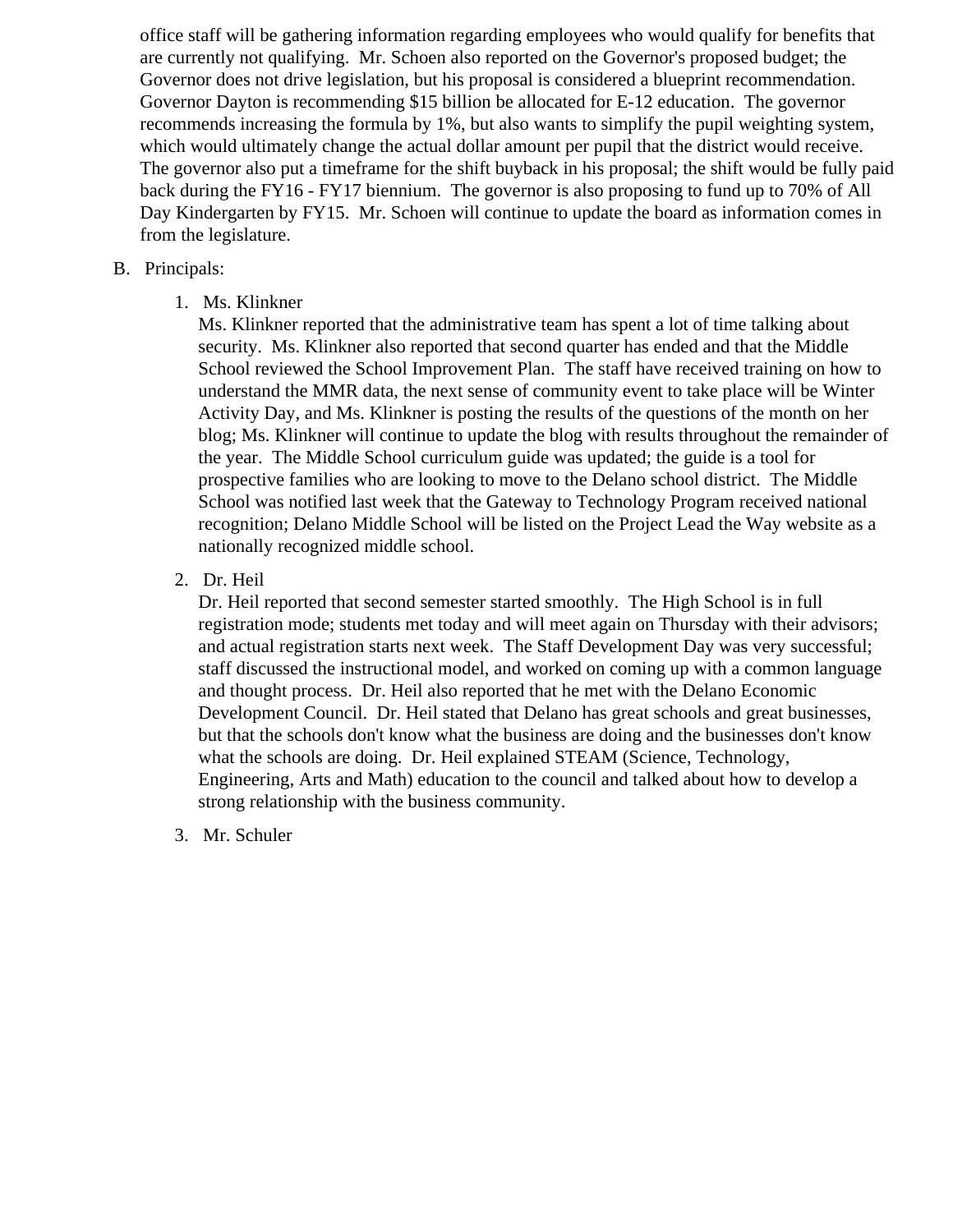Mr. Schuler reported that the Elementary staff development day focused on technology in the morning and the staff worked on grade level reading curriculum in the afternoon. The Technology Committee taught classes on how to use Smart Notebook 11, document cameras, You Tube in the classroom, iPad applications, Google Chrome and Pinterest. Teachers are using Pinterest to find great teaching ideas from other educators across the country. The Elementary is continuing to talk about school safety; the staff is meeting weekly and talking about short-term and long-term things that can be done. Delano Elementary held a Healthy Delano event on January 21st; over 100 people registered for the event. Chef John from Ridgeview Medical Center taught how to make delicious, healthy tortilla wraps. There were other demonstrations on how to make additional healthy snacks. A class for children' yoga was held, and due to the cold temperature, the snowshoeing ever was help in the DAPE room. The Pennies for Patients fundraiser has started, which is one of the Elementary School's community service projects. The goal is to raise over \$8,000 this year. I Love to Read Month is starting Friday, February 1st.

## C. Business Manager

Ms. Reeder reported that the 2012-2013 budget has been revised and that the 5-year Financial Projection Plan should be ready in a couple of weeks.

# D. Community EducationDirector

Ms. Johnson reported that the Winter/Spring Community Ed brochure was mailed on December 26th. Ms. Johnson thanked Sarah Kennedy for the great design and layout work she did on the brochure; it was Sarah's first time putting together the brochure. Registration has been very strong, and there are many new adult enrichment classes. Mixed Blood Theatre will be presenting "Dr. King's Dream" on Monday, February 4th, at 7 PM , in the Middle School Auditorium. A free-will donation will be taken at the door. The Community Ed new website will soon be launched. Summ Tiger Kids Club planning has started and summer registration packets will be available on March 11th; the registration and information night will be held on April 4th. ECFE winter classes started the week of January 7th; Madelyn Glover from Coburn's Bakery was the Hometown Hero for the winter session, and the Leukemia & Lymphoma Pennies for Patients Family Fun Night will be held on February 7th. Upcoming Early Childhood Health and Development Screening dates are Januar 24th and 25th, February 28th and March 1st. YAR is in the process of planning a bowling tournament fundaiser in March. Destination ImagiNation have their regional tournaments coming up in March. The Skiing and Snowboarding Club has started its second year; the club goes to Powde Ridge for six Thursday evenings. The next Midwest Amateur Gymnastics Association (MAGA) meet is on Sunday, January 27th, in Monticello. The Tiger Activity Center hosted a Healthy Delano event called "Meet the Athletes" in December; there were over 90 people who attended and a wide variety of athletes who donated their time. The event was so successful, that it is planned to take place again next year. The Tiger Activity Center is in the process of hiring personal trainers to be available to members.

8. Board Reports

# A. MAWSECO

A Johnson reported the organizational meeting was held on January 22nd, and there was no changer board members or officers. Keely Swartzer and Kari Taylor presented on what happens in a typica day for their programs. The different funding streams for MAWSECO were also discussed.

# B. Wright Technical Center

R Durick reported that there was a meeting on January 8th, and the organizational meeting will be held on February 5th. At the organizational meeting, there will be one new board member from Big Lake; the former Big Lake board member was also one of the officers, so there will be officer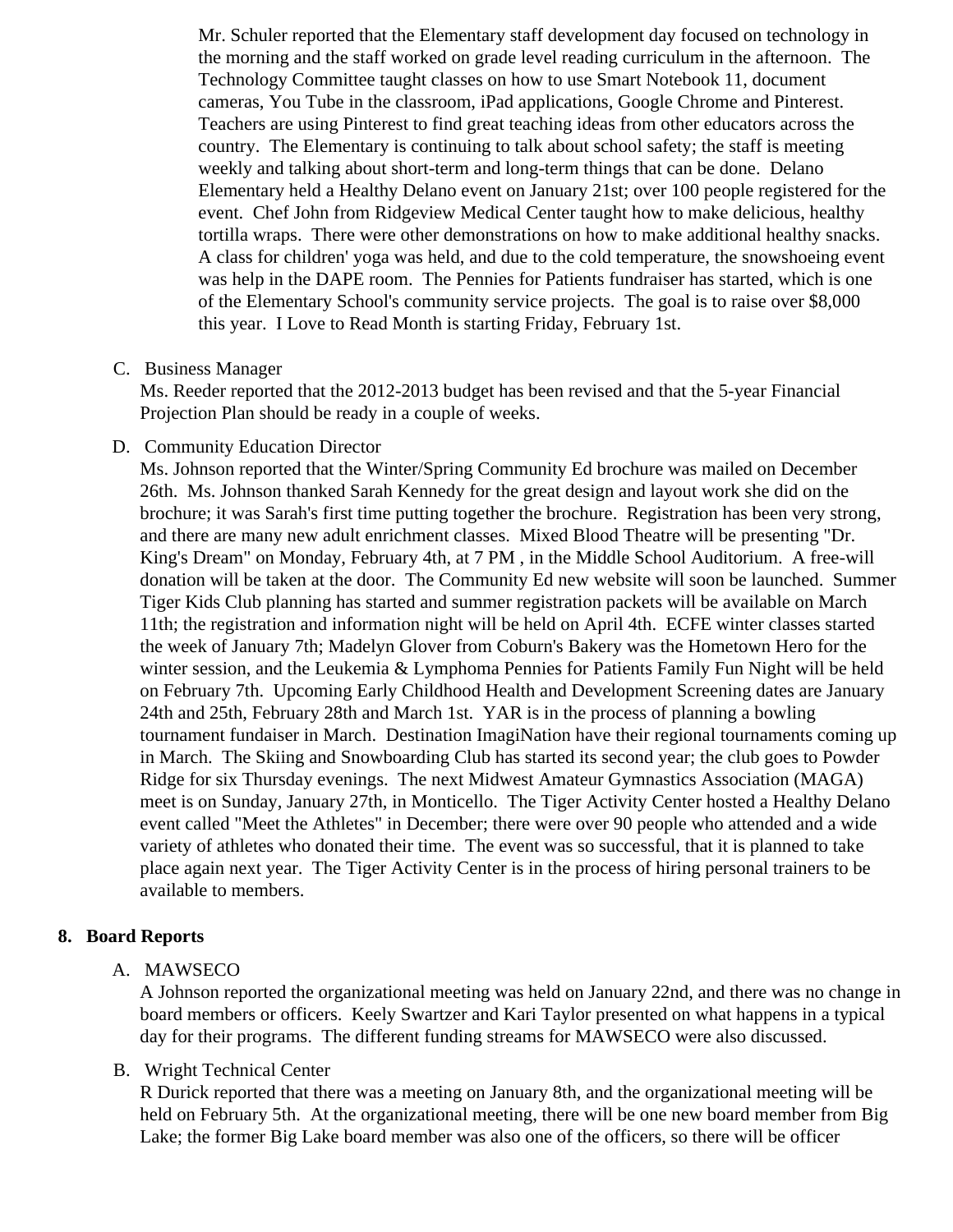changes, as well. The search for a new director is continuing; January 31st is the application deadline. As of January 8th, 10 applications had been started, but only three had been completed, which has the board worried about the depth of the pool of candidates. The board has authorized Sweet to go out and recruit additional candidates. The initial interviews will held during the third week of February, and the board hopes to have reached a hiring decision in March. Julie Warner, current Director, was also the Carl Perkins Administrator for all Wright Tech member districts, as well as for other districts. The need for a new Carl Perkins Administrator will also have to be addressed. Mr. Durick also reported that Wright Technical Center's Pay Equity Report was filed, a they are in compliance.

C. Schools for Equity in Education (SEE)

C Milano reported that SEE met last week. The SEE Committee was disappointed to learn that the tax fairness pieces of their proposed legislation were not included in the governor's budget proposa Ms. Milano reiterated that 1/3 of the districts in the state are living the reality of fiscal disparities. Ms. Milano reported that there are 16 groups going to the capitol on different dates to present legislators with pizza, based on the pizza video that has been produced by SEE, to help demonstrated by the inequities for districts across the state. Ms. Milano noted that Dr. Bill Morris was the guest speaker, and he discussed the results of a survey that was conducted last month that asked Minnesotan's their opinions about the economy; Dr. Morris reported that there is optimism that thin are getting better.

- D. Delano Area Sports Arena (DASA) M Larson reported that there was a meeting on January 16th, but he had January 23rd on his calendar, so he missed the meeting.
- E. Safe Schools

S Baker reported that there was a meeting on December 18th, which was shortly after the Newton, CT, tragedy. The meeting was a debriefing opportunity for the group. Building security issues and protocols to improve safety were discussed. Discussion also centered around how to communicate with parents and the community in an emergency. Ms. Baker stated that is important that the distri keep current with its protocols and that the protocols be communicated to and practiced with all staff. Ms. Baker also reported that Grant Eldred, the district's School Resource Officer, shared information regarding the traffic issues at the Elementary regarding pedestrian safety and student drop off safety.

F. Staff Development

C Milano reported that the committee met last week. The committee is comprised of teachers from all three buildings, a support staff representative, the curriculum coordinator, superintendent and building principals. The committee talked about the development of goals and is in generating mode. Ms. Milano stated that if the district is to stand behind and believe that Educational Excellence is its Foremost Goal, then staff development that is engaging needs to be available annually for teachers and administrators since they are the heart and soul of education.

- 9. Old Business
- 10. New Business
	- A. [Surplus Equipmen](/docs/district/Business_Office/Surplus_Equipment_1.28.13.pdf)t An HP DesignJet 500 Plotter/Printer with mobile stand/output bin and a standmounted grinder were approved by the Board to be surplus equipment. Motion: Milano Second: Larson Vote: 7-0
	- B. [Resolution Limiting Open Enrollme](/docs/district/Business_Office/Jan_13_Open_Enrollment_Resolution.pdf)rathd Adopting Standards for Accepting and Rejecting Open Enrollment Applications: The Board approved by roll call vote the resolution limiting open enrollment and adopting standards for accepting and rejecting open enrollment applications as